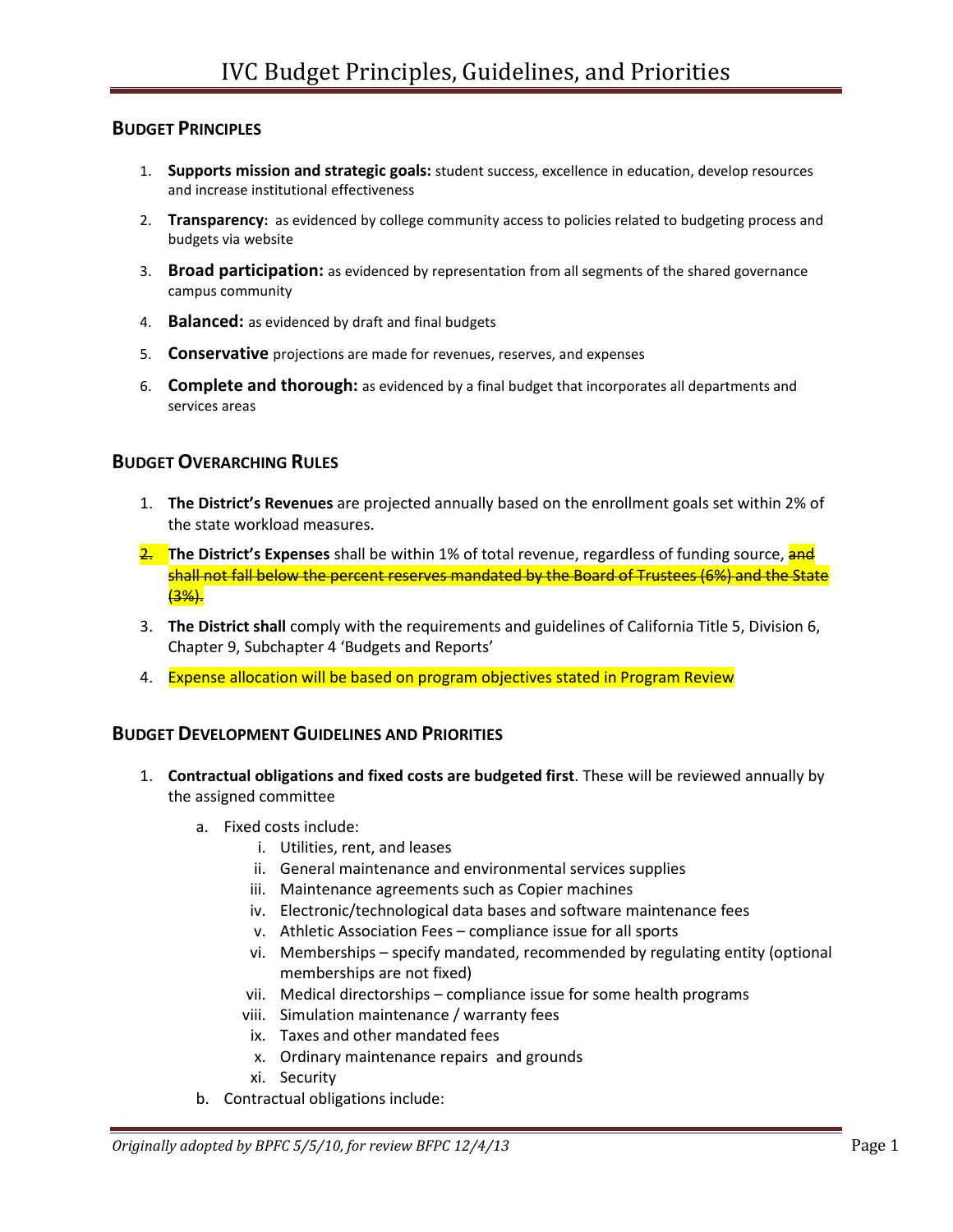- i. All regular salaries and benefits (under and not under collective bargaining units).
- ii. Contracted services such as cafeteria, architect, etc.

iii. Debt payments

- 2. Year-end balances are not budgeted for ongoing expenses and will be used to increase reserves until reserve balance of 16.6% is obtained
- 3. One-time revenues will be allocated to one-time expenses and ongoing expenses shall be funded from on-going revenues.
- 4. New positions must be fully funded: salary, benefits, and support expenses. Categorical positions may have case by case exception.
- 5. Protect budget integrity and minimize departmental District budget transfers by budgeting funds where they are expected to be spent. Internal budget transfers assist in maintaining alignment with strategic goals, but must be approved at the vice-president level.
- 6. External borrowing may add costs and potential conflicts between scheduling of repayment and deferred apportionment.
- 7. Future risk and cost increases are mitigated by finding external solutions for high-risk administrative services
- 8. Categorical or restricted programs are aligned with strategic goals and to the degree possible, support on-going District expenditures – make maximum use of pro-offered "flexibility with categorical funds". Indirect costs should be charged as appropriate.
- 9. Categorical funding should be sought when possible, if fits with the strategic goals of the college.
- 10. Cash short-falls are accommodated by developing and implementing a disciplined spending plan tied to cash-flow projections with centralized spending controls
- 11. Cost saving suggestions shall be developed and distributed annually when starting the budget process.
- 12. California budget will dictate assumptions for apportionment, growth goals, categorical changes, etc.
- 13. California economic status will dictate assumptions related to increasing costs for utilities, postage, supply and demand, tax revenues, etc.
- 14. The Cost of Living Adjustment (COLA) will be based on the Governor's proposed budget
- 15. The lottery revenue will be calculated at the rate projected annually by the California Community Colleges Chancellor's Office.
- 16. Departments will not be penalized for implementing cost efficiencies in one fiscal year in the subsequent year.

### ANNUAL BUDGET ADMINISTRATIVE ACTIVITIES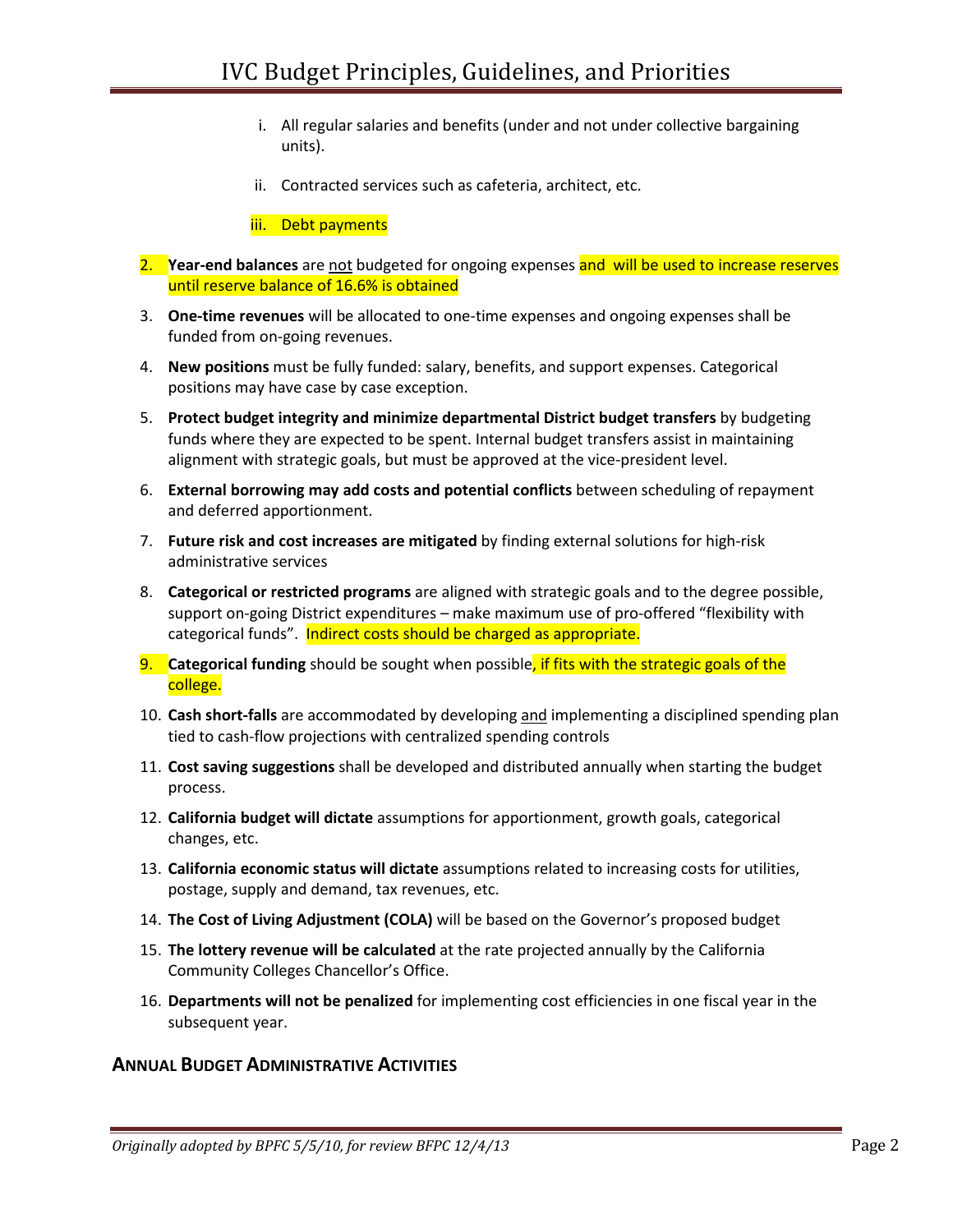- 1. Division deans, administrators, budget managers, and their administrative assistant/secretaries will attend annual budget training sessions as scheduled prior to September 15<sup>th</sup>. ??
- 2. Division deans, administrators, and budget managers will ensure all budgets are completed by December 1<sup>st</sup>. Check date
- 3. Division deans, administrators, and budget managers must meet with CEO/CIO/CSSO to review budget and any new accounts or deletions or combinations of the existing accounts.
- 4. Division deans, administrators, and budget managers must meet with CBO and CEO/CIO/CSSO, prior to finalization of the official budget, to identify problem areas and to design improved processes for managing dollars. Adjustments may be made, but the bottom line figure must remain.

## **PRIORITIZATION**

- 1. Each item should be sufficiently explained or those reviewing may consider asking the requestor to provide further information
- 2. Ranking of Prioritization shall be as follows unless a valid exception is provided discuss prioritization criteria

| #              | <b>BUDGET AND PLANNING PRIORITIZATION CRITERIA GUIDE</b>                                                                                                                                                       | <b>EMP Goal</b> |
|----------------|----------------------------------------------------------------------------------------------------------------------------------------------------------------------------------------------------------------|-----------------|
| 1              | Safety, health, and regulatory compliance                                                                                                                                                                      | 3.1             |
| $\overline{2}$ | Critical to an approved program or service - may include<br>capitalized equipment / technology. Support multiple<br>programs or services                                                                       | 3.5             |
| 3 <sup>1</sup> | Confirmed cost or energy savings and/or increased<br>efficiencies. High benefit:: cost ratio. Would failure to do this<br>now, cost more money later? Consider initial, operational,<br>and maintenance costs. | 3.4             |
| 4              | Growth/expansion potential or new program, facility, or<br>service. Quantify long-term and short term FTES potential.                                                                                          | 3.3             |
| 5.             | Recommendations from the Program Review process for<br>approved course, program, or service. Program maintenance                                                                                               | 3.2 & 3.3       |
| 6              | Grant funded (or other than district funded)                                                                                                                                                                   | 3.3             |
| $\overline{7}$ | Desired for optimizing existing program or service,<br>modernization of existing facility, or related capitalized<br>equipment including technology                                                            | 3.6 & 3.7       |
| 8              | Correct an injustice. Details required                                                                                                                                                                         | 3.7             |

### 3. Additional Priority Considerations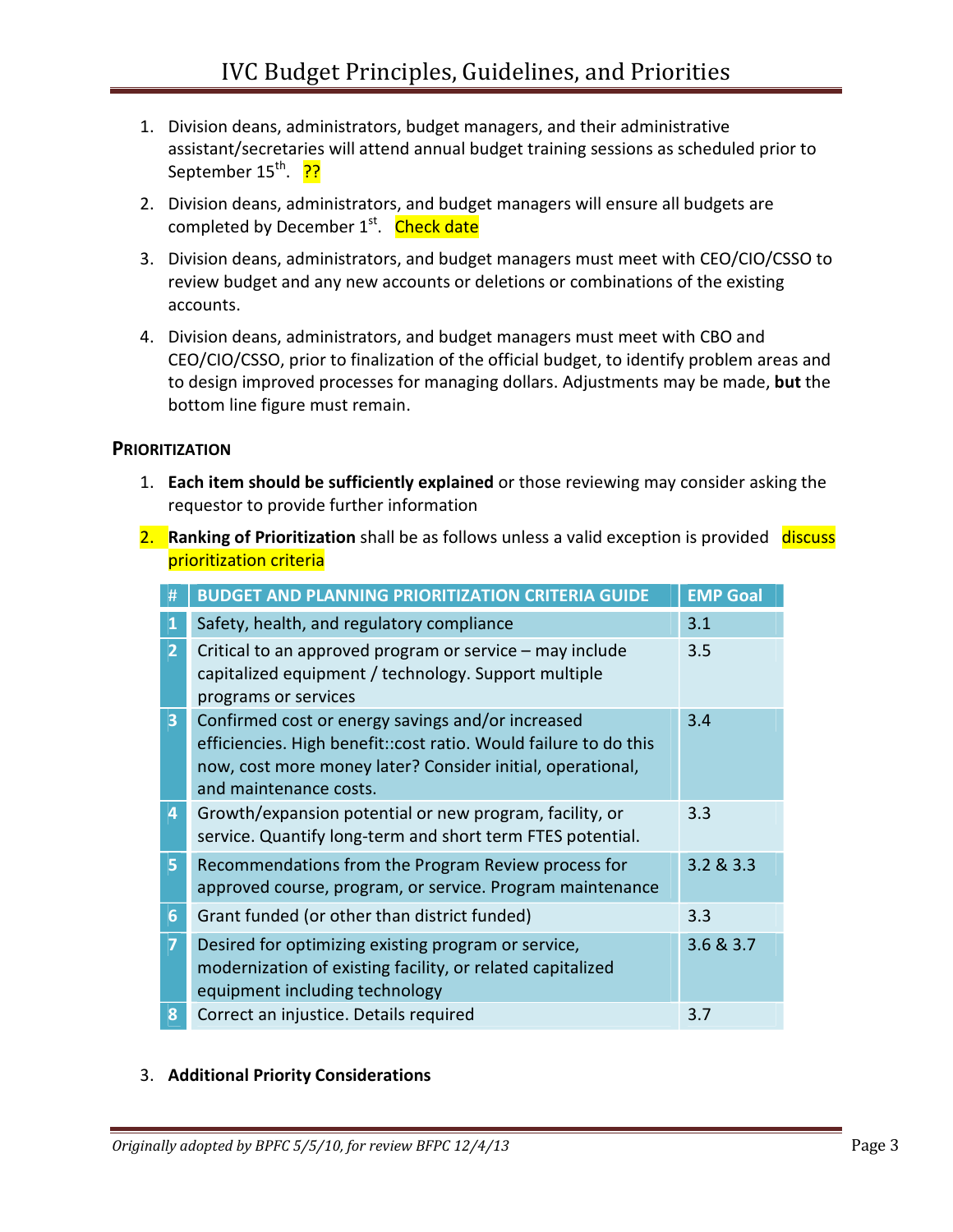- a. 1000 Category (instructional salaries) this is a negotiable item, but large increases or decreases in full-time and variations in the part-time and overload could have a statement from HR to help determine status
- b. 2000 Category (non-instructional salaries) this is a negotiable item, but large increases or decreases could have a global comment from HR to help determine status
- c. 3000 Category (benefits) these are negotiable items, but large increases or decreases could have a global comment from the HR to help determine status
- d. 4000 Category (supplies): ranking as above
- e. 5000 Category (travel, consultant, memberships, advertising, postage): ranking as above and consider the following.
	- a. Mandated travel/conference specific to a position, program or service; i.e. accreditation. However, how many are mandated to attend?
	- b. Mandated versus opportunity for professional development specific to a position, program or service. Academic senate president conferences versus continuing education on a specific topic. How many are mandated to attend?
	- c. 'Training' costs that may or may not be completed locally. Detail is required.
- f. 6000 Category (capital and site improvements): Is it funded by other than District and is it recommended or desirable. Project information sheets may be requested and requestor should prepare a presentation with pictures, graphs, figures, etc.
- g. Technology Info Systems: Will it increase creative or expressive instruction and/or functionality of software? Will it increase dissemination of information or knowledge throughout the campus? Is it (should it) be restrictive or collaborative? Does it improve security of information or data integrity

# 4. Scoring Criteria

- a. Criteria with definitions shall be developed and reviewed annually, yet should have consistency over time. Projects competing for the same funding should be judged by the same standards.
- b. Shall be used by the committee to score project requests. Scoring is done by committee individually for each project, yet persuasion is allowed and changing individual scores is acceptable
- c. A co-chair leads the committee in generating consensus score for the project under review. Once projected master scores are tallied, all projects are placed on a ranking sheet, sorted by funding source and total score.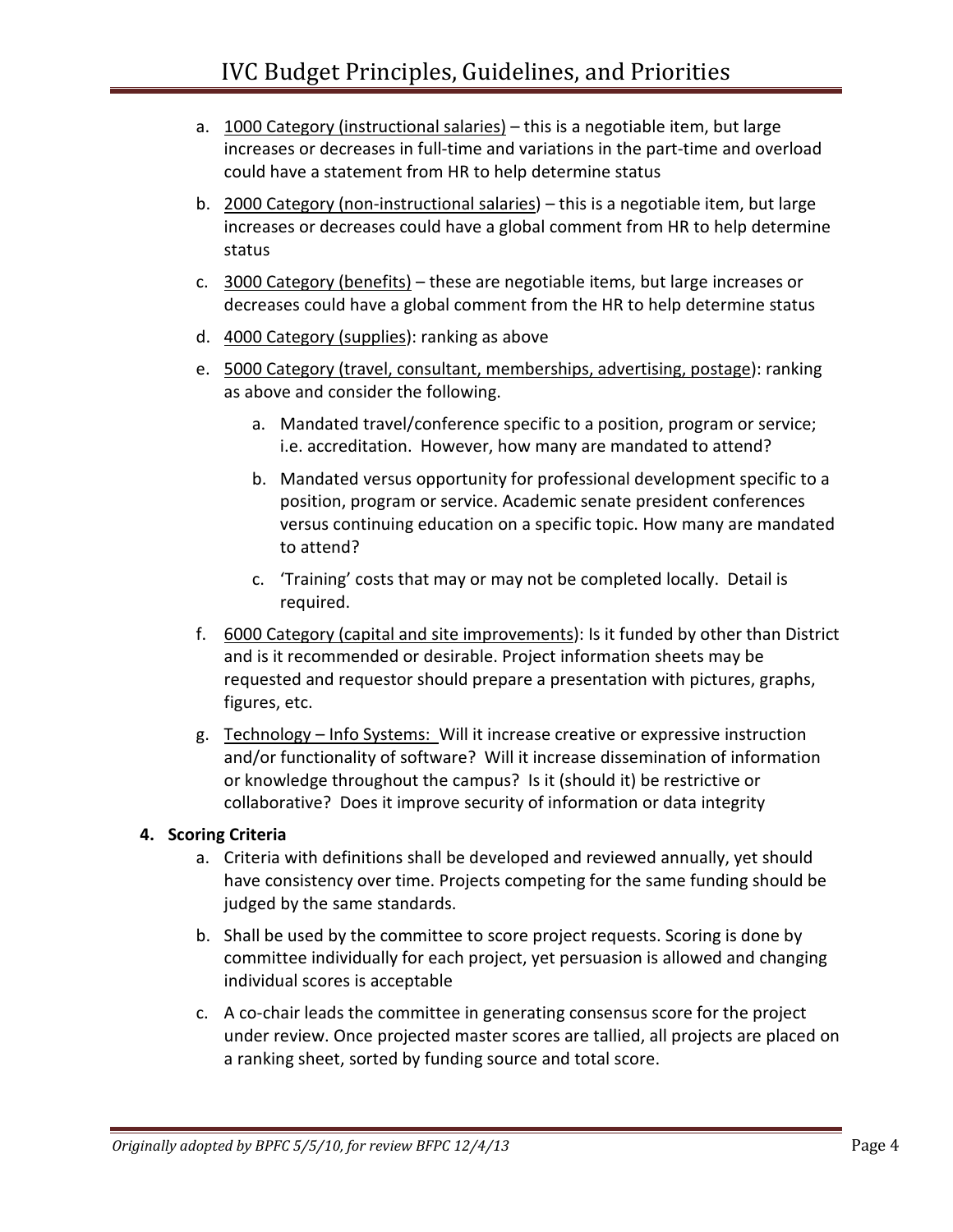|                                   | <b>BUDGET AND PLANNING SAMPLE SCORING CRITERIA SHEET</b>                                                                                                                                                                     | <b>EMP</b><br><b>Goals</b> | Points* |
|-----------------------------------|------------------------------------------------------------------------------------------------------------------------------------------------------------------------------------------------------------------------------|----------------------------|---------|
|                                   | (Goals: 1 Student Success, 2 Excellence in Education, 3 Develop Resources & Increase<br><b>College Effectiveness</b>                                                                                                         |                            |         |
| $\mathbf{1}$                      | Funding Source - Points awarded on the level of outside funding received in relation to<br>the total cost                                                                                                                    |                            |         |
| $\mathsf{a}$                      | <b>District</b>                                                                                                                                                                                                              |                            | 5       |
| $\mathbf b$                       | Categorical or other than district funded                                                                                                                                                                                    |                            | 15      |
| $\overline{2}$                    | Criticality -Related to protecting lives, correcting hazardous condition, or legal liability.                                                                                                                                |                            |         |
| $\mathsf{a}$                      | Health and public safety related or mandated regulatory compliance.                                                                                                                                                          | 3.1                        | 15      |
| $\mathbf b$                       | Legal liability. If not funded, legal action against college is a risk. Prior binding<br>commitment - created through action of the Board.                                                                                   | 3.2 &<br>3.3               | 15      |
| $\mathbf{C}$                      | Critical to an approved program or service - may include capitalized equipment /<br>technology. Support multiple programs or services                                                                                        | 3.5                        | 15      |
| $\overline{\mathbf{3}}$           | <b>Important to Students and Instruction</b>                                                                                                                                                                                 |                            |         |
| a                                 | Recommendations from the Program Review process for approved course,<br>program, or service. Program maintenance                                                                                                             | 3.2 &<br>3.3               | 10      |
| $\mathbf b$                       | Impacts a special population segment                                                                                                                                                                                         | 2.1                        | 10      |
| $\mathbf{C}$                      | Increase success, attainment, completion and transfer rates. Improve response to                                                                                                                                             | $1.1 - 1.8$                | 5       |
|                                   | employer needs and emerging industries in career technical and transfer programs.<br>Improve outreach and alignment of curricula with local high schools                                                                     | 2.2 &<br>2.3               |         |
| d                                 | Provide a welcoming environment. Provide an environment that supports<br>professional development.                                                                                                                           | 2.4 &<br>3.7               | 5       |
| $\mathsf{e}% _{t}\left( t\right)$ | Continue comprehensive plan to assess SLOs                                                                                                                                                                                   | 1.8                        | 5       |
| 4                                 | <b>Important to Operations</b> - Unlike criticality - intended to award points for projects that<br>increase operational efficiencies, but are not absolutely necessary                                                      |                            |         |
| a                                 | Confirmed cost or energy savings and/or increased efficiencies. High benefit::cost<br>ratio. Would failure to do this now, cost more money later? Consider initial,<br>operational, and maintenance costs.                   | 3.2,<br>3.3, &<br>3.4      | 10      |
| $\mathbf b$                       | Increases utility or functionality of software. Improve security of information, data<br>integrity, dissemination of information, or creative/instructional knowledge                                                        | 3.5                        | 10      |
| $\mathbf{C}$                      | Growth/expansion potential or new program, facility, or service. Quantify long-term<br>and short term FTES potential                                                                                                         | 3.2 &<br>3.3               | 10      |
|                                   | Desired for optimizing existing program or service, modernization of existing<br>facility, or related capitalized equipment including technology. Positively impacts<br>levels of service or satisfies currently unmet need. | 3.6 &<br>3.7               | 5       |
| $\overline{\mathbf{5}}$           | Other Considerations - Wildcard category for assigning points to projects that present                                                                                                                                       |                            |         |
|                                   | unique opportunities or extenuating circumstances                                                                                                                                                                            |                            |         |
| a                                 | Correct an injustice. Details required                                                                                                                                                                                       | 2.4                        | 5       |
| b                                 | Other - details and situational specific                                                                                                                                                                                     | n/a                        | 5       |

\*Priorities and point values to be determined by the committee annually